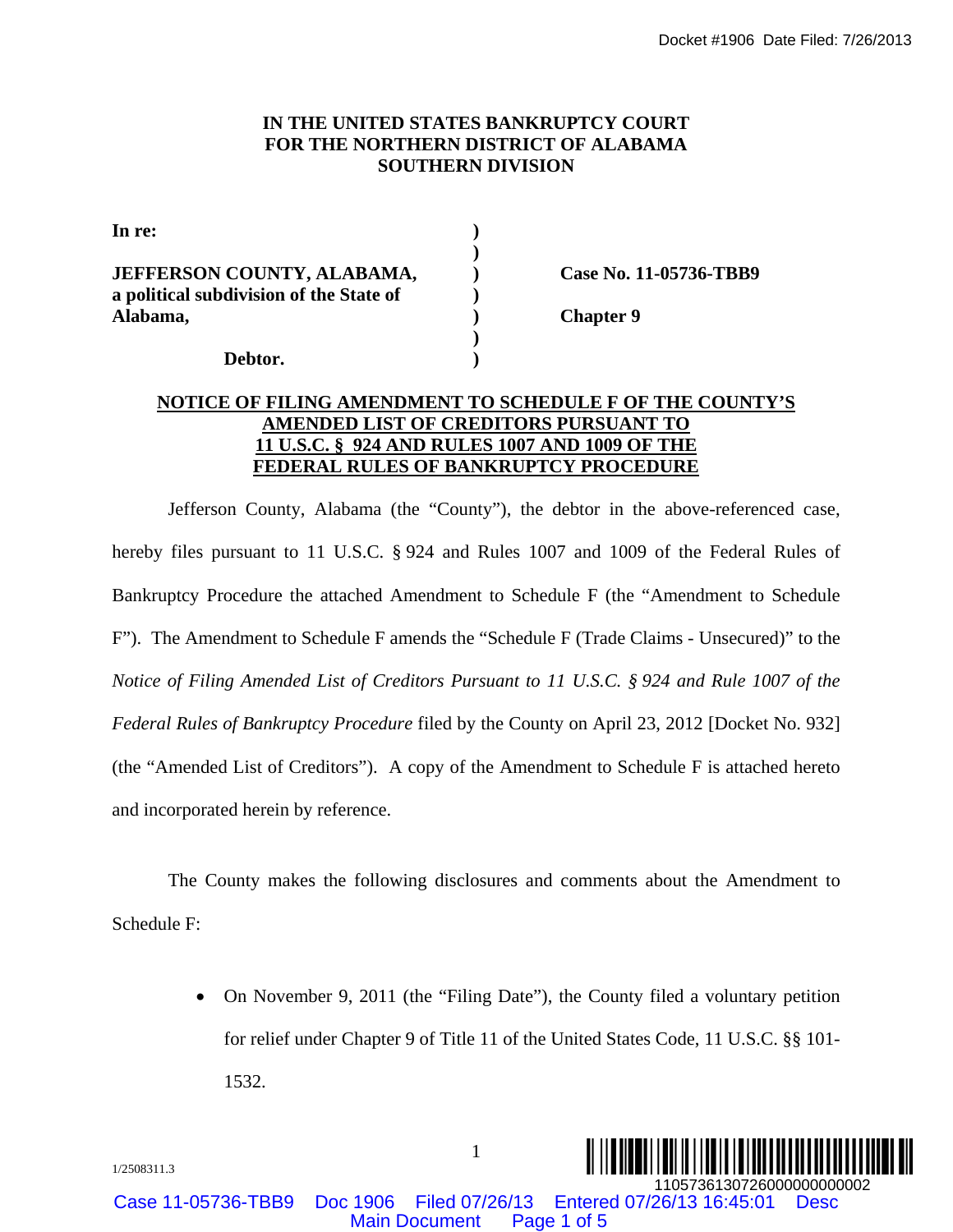- On December 11, 2011, the County filed with the Court its *Notice of Filing List of Creditors Required by 11 U.S.C. § 924 and Rule 1007 of the Federal Rules of Bankruptcy Procedure (*the "Original List of Creditors"). On April 23, 2012, the County filed with the Court its *Notice of Filing Amended List of Creditors Pursuant to 11 U.S.C. § 924 and Rule 1007 of the Federal Rules of Bankruptcy Procedure* (the "Amended List of Creditors"). Pursuant to Rule 1007 of the Federal Rules of Bankruptcy Procedure, the County's Amended List of Creditors, as amended by the Amendment to Schedule F (as amended, the "List of Creditors"), reflects claims against the County as of the Filing Date.
- Pursuant to 11 U.S.C. § 904, the County has continued postpetition to honor prepetition and postpetition obligations to trade vendors that have provided and continue to provide goods and services to the County in the ordinary course of business and according to the credit terms agreed to by such vendors and the County. Accordingly, many of the claims listed in Schedule F to the Amended List of Creditors have been paid by the County in the ordinary course of its operations since the Filing Date. The Amendment to Schedule F reflects these payments and the County's satisfaction of certain of its prepetition obligations to trade vendors.
- The Amended List of Creditors is not amended other than as expressly set forth in the Amendment to Schedule F.
- Pursuant to the *Order (i) Setting Bar Dates and Procedures for Filing Proofs of Claims; (ii) Setting the Bar Date and Procedures for Filing Requests for*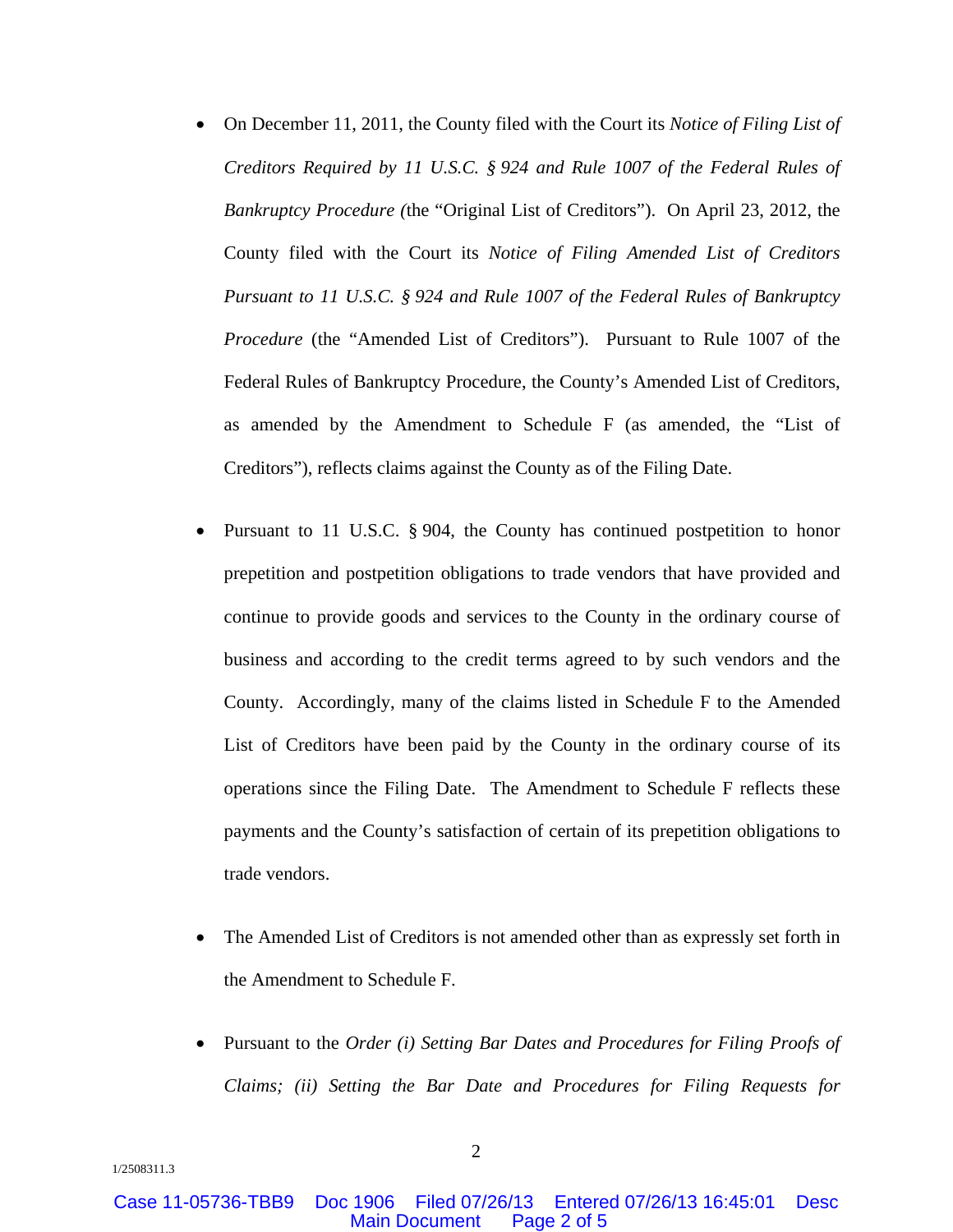*Allowance of Section 503(b)(9) Claims; and (iii) Approving the Form and Manner of Serving and Publishing the Notices of Bar Dates and the Entry of the Order for Relief* [Docket No. 889] (as amended, the "Bar Date Order")<sup>1</sup>, the County shall serve this Notice, the Amendment to Schedule F, the Bar Date Notice, and the Proof of Claim Form on all claimants holding a Claim that has been altered by amount, nature, or classification in the Amendment to Schedule F.

- Pursuant to the Bar Date Order, all affected claimants shall have thirty (30) calendar days after the date that said claimant is served with this Notice and the Amendment to Schedule F to file a proof of claim or to amend any previously filed proof of claim in respect of such claimant's listed Claim. The County is serving this Notice and the Amendment to Schedule F on or before July 27, 2013. Accordingly, the deadline for affected claimants to file a proof of claim is August 26, 2013.
- Pursuant to the Bar Date Order, entities holding or wishing to assert Claims allowed or paid pursuant to an order of the Court or by the County in accordance with 11 U.S.C. § 904, including Claims paid after the Filing Date to trade vendors that have continued to provide goods and services to the County in the ordinary course of business, and to other service providers, need not file a proof of claim.
- Pursuant to Rule 3003 of the Federal Rules of Bankruptcy Procedure, any proof of claim filed by an entity that is or was listed on the Amended List of Creditors supersedes the scheduling of such creditor's claim in the Amended List of

 $\overline{a}$ 1

Unless otherwise defined, all capitalized terms shall have the meaning provided in the Bar Date Order.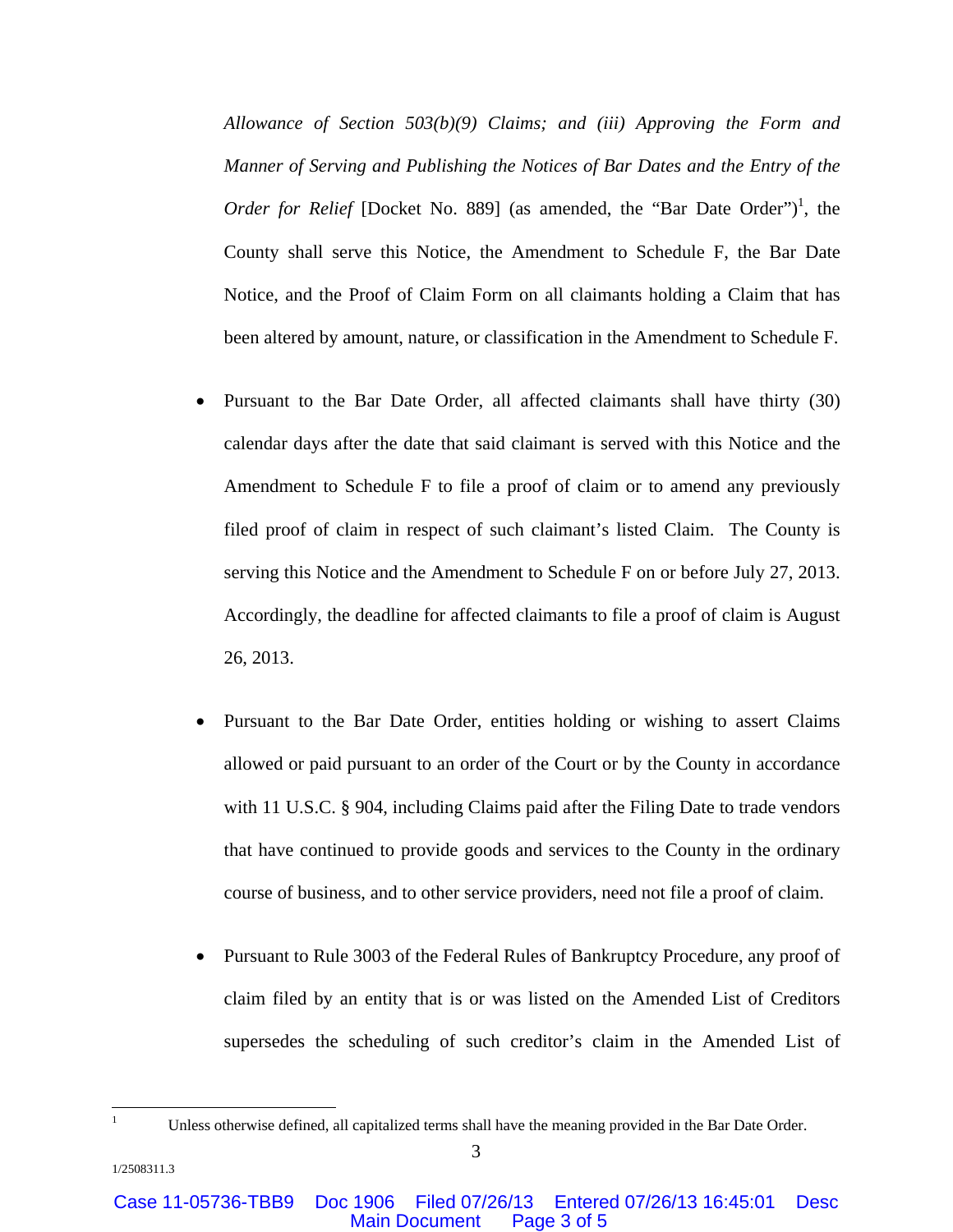Creditors. Upon information and belief, the Amendment to Schedule F does not amend the claim of any creditor whose claim was scheduled in Schedule F of the Amended List of Creditors and who timely filed a proof of claim in the County's case. If the Amendment to Schedule F does amend the claim of any creditor whose claim was scheduled in Schedule F of the Amended List of Creditors and who timely filed a proof of claim in the County's case, then such proof of claim will be deemed to supersede the County's scheduling of such claim on the Amendment to Schedule F and such creditor need not re-file such proof of claim in response to the Amendment to Schedule F.

- The County reserves its general right to object to any proof of claim filed in its case, regardless whether such proof of claim was filed before or after the filing of this Notice and the Amendment to Schedule F.
- The County reserves its general right under Rule 1009 of the Federal Rules of Bankruptcy Procedure to further amend the List of Creditors as a matter of course at any time before the County's case is closed.

The County files this Notice and the Amendment to Schedule F without prejudice to or waiver of its rights pursuant to 11 U.S.C. § 904, and nothing herein is intended as or shall be deemed to constitute the County's consent to this Court's interference with (a) any of the political or governmental powers of the County, (b) any of the property or revenues of the County, or (c) the County's use or enjoyment of any income-producing property.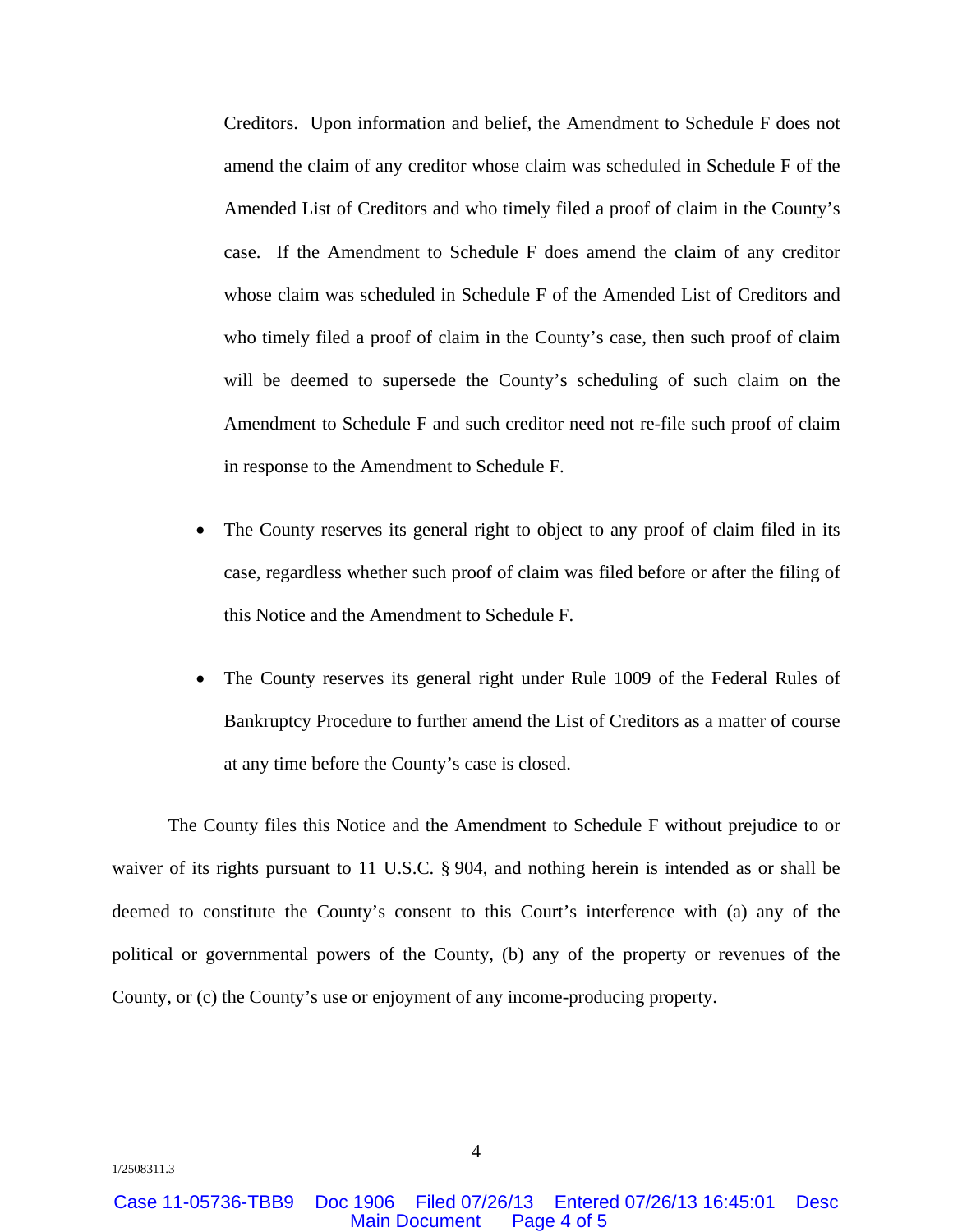Respectfully submitted this 26th day of July, 2013.

JEFFERSON COUNTY, ALABAMA

By:

Name: Tony Petelos Its: County Manager

By: /s/ Jay R. Bender

BRADLEY ARANT BOULT CUMMINGS LLP Patrick Darby Jay R. Bender One Federal Place 1819 Fifth Avenue North Birmingham, Alabama 35203 Telephone: (205) 521-8000 Facsimile: (205) 521-8500 Email: pdarby@babc.com, jbender@babc.com

 $-$ and $-$ 

KLEE, TUCHIN, BOGDANOFF & STERN LLP Kenneth N. Klee (pro hac vice) Lee R. Bogdanoff (pro hac vice) David M. Stern (pro hac vice) Robert J. Pfister (pro hac vice) 1999 Avenue of the Stars, Thirty-Ninth Floor Los Angeles, California 90067 Telephone: (310) 407-4000 Facsimile: (310) 407-9090 Email: kklee@ktbslaw.com, lbogdanoff@ktbslaw.com, dstern@ktbslaw.com, rpfister@ktbslaw.com

**Counsel for Jefferson County, Alabama** 

Case 11-05736-TBB9 Doc 1906 Filed 07/26/13 Entered 07/26/13 16:45:01 Desc Main Document Page 5 of 5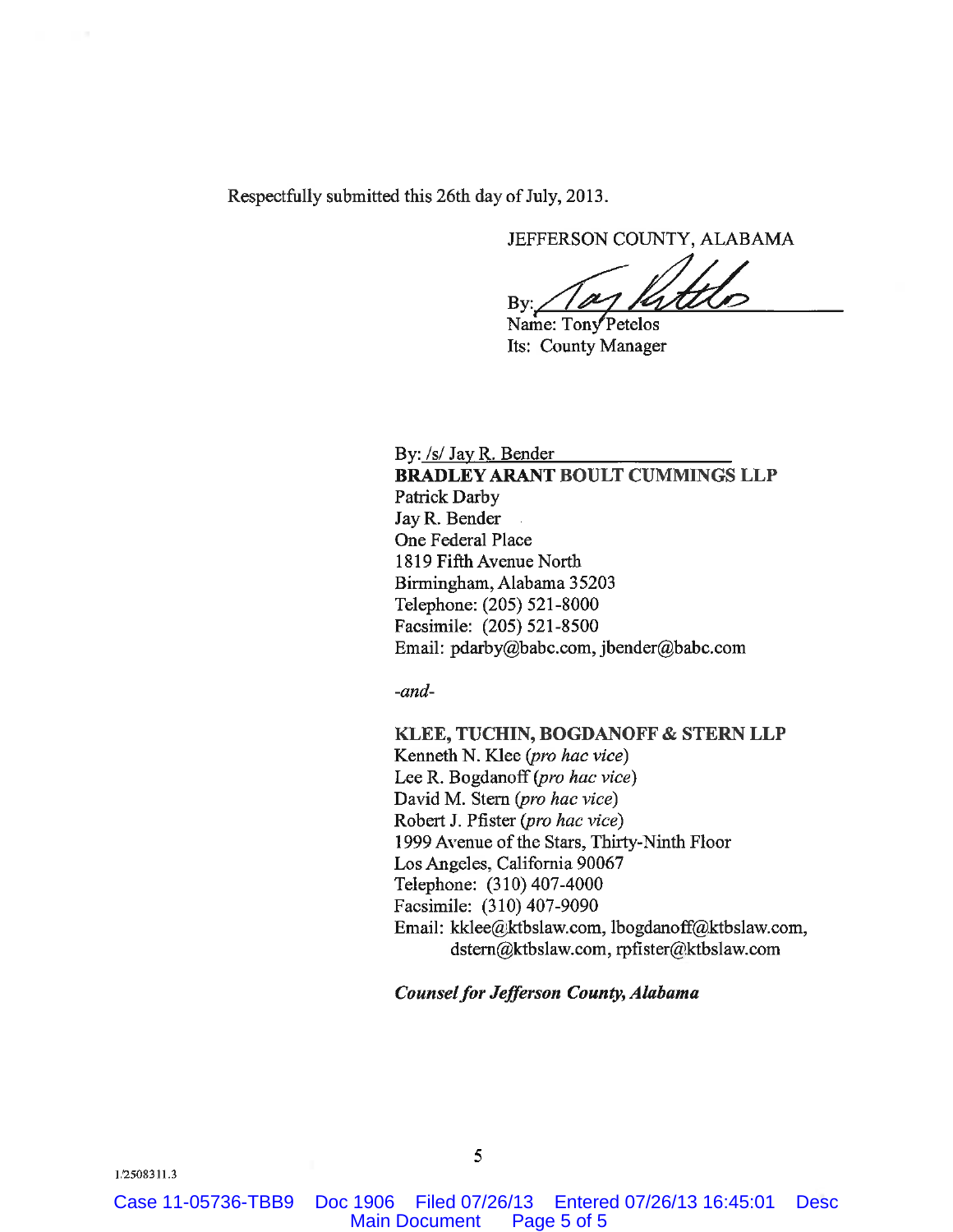#### **Jefferson County, Alabama**

#### **Amendment to Schedule F Vendors: Trade Claims (unsecured)**

Note: Pursuant to 11 U.S.C. 904, the County has continued postpetition to honor prepetition and postpetition and postpetition and postpetition and postpetition and postpetition and postpetition and postpetition and accordi credit terms agreed to by such vendors and the County. Accordingly, the claims listed in this Schedule have been paid by the County in the ordinary course.

| <b>Name of Creditor</b>               | <b>Creditor's Mailing Address</b> | City                 | <b>State</b> | <b>Zip Code</b> | <b>Nature of Claim</b> | Is Claim<br>Contingent,<br><b>Disputed or</b><br>Unliquidated? | <b>Previous Amount of</b><br>Claim | New Amount of<br>Claim | Comments |
|---------------------------------------|-----------------------------------|----------------------|--------------|-----------------|------------------------|----------------------------------------------------------------|------------------------------------|------------------------|----------|
| ADI                                   | P O BOX 409863                    | <b>ATLANTA</b>       | GA           | 30384-9863      | <b>Trade Debt</b>      |                                                                | \$5,518.44                         | \$0.00                 |          |
| AAA SOLUTIONS INC                     | O BOX 170215                      | <b>BIRMINGHAM</b>    | AL           | 35217           | <b>Trade Debt</b>      |                                                                | \$727.68                           | \$0.00                 |          |
| <b>ACCA DISTRICT MEETINGS</b>         | 100 N JACKSON STREET              | <b>MONTGOMERY</b>    | AL           | 36104           | <b>Trade Debt</b>      |                                                                | \$125.00                           | \$0.00                 |          |
| ADS LLC                               | PO BOX 673809                     | <b>DETROIT</b>       | MI           | 48267-3809      | <b>Trade Debt</b>      |                                                                | \$12,355.83                        | \$0.00                 |          |
| ADVANCED IMAGING                      | 2100 LONGLEAF TRAIL               | BIRMINGHAM           | <b>AL</b>    | 35243           | <b>Trade Debt</b>      |                                                                | \$497.00                           | \$0.00                 |          |
| ADVANCETEC INDUSTRIES, INC.           | 1150 NW 163RD DRIVE               | <b>MIAMI</b>         | FL.          | 33169           | <b>Trade Debt</b>      |                                                                | \$1,001.00                         | \$0.00                 |          |
| AKZO NOBEL PAINTS LLC                 | P O BOX 905066                    | CHARLOTTE            | <b>NC</b>    | 38290-5066      | <b>Trade Debt</b>      |                                                                | \$73.84                            | \$0.00                 |          |
| ALA CONSTRUCTION SUPPLY               | P O BOX 320267                    | <b>BIRMINGHAM</b>    | AL           | 35232           | <b>Trade Debt</b>      |                                                                | \$462.80                           | \$0.00                 |          |
| ALA GRAPHICS & ENG SUPPLY             | 2801 5TH AVENUE SOUTH             | BIRMINGHAM           | <b>AL</b>    | 35233-2819      | <b>Trade Debt</b>      |                                                                | \$293.50                           | \$0.00                 |          |
| <b>ALA SPECIALTIES</b>                | 7223 FIRST AVE NORTH              | <b>BIRMINGHAM</b>    | <b>AL</b>    | 35206           | <b>Trade Debt</b>      |                                                                | \$1,430.00                         | \$0.00                 |          |
| ALABAMA ALLERGY & ASTHMA CENTER LLC   | 10 OLD MONTGOMERY HWY STE 100     | <b>BIRMINGHAM</b>    | AL           | 35209           | <b>Trade Debt</b>      |                                                                | \$141.00                           | \$0.00                 |          |
| ALABAMA ASSOCIATION                   | 100 N. JACKSON STREET             | <b>MONTGOMERY</b>    | AL           | 36104           | <b>Trade Debt</b>      |                                                                | \$100.00                           | \$0.00                 |          |
| <b>ALABAMA GRAPHICS</b>               | 2801 5TH AVENUE SOUTH             | BIRMINGHAM           | <b>AL</b>    | 35233           | <b>Trade Debt</b>      |                                                                | \$1.554.44                         | \$0.00                 |          |
| ALABAMA MESSENGER                     | 205 NORTH 20TH ST-STE 706         | <b>BIRMINGHAM</b>    | AL           | 35203           | <b>Trade Debt</b>      |                                                                | \$813.60                           | \$0.00                 |          |
| ALCON LABORATORIES INC                | POBOX 951125                      | DALLAS               | <b>TX</b>    | 75395-1125      | <b>Trade Debt</b>      |                                                                | \$11,609.76                        | \$0.00                 |          |
| ALL TEMPS INC                         | O BOX 610009                      | <b>BIRMINGHAM</b>    | <b>AL</b>    | 35261           | <b>Trade Debt</b>      |                                                                | \$1,740.80                         | \$0.00                 |          |
| <b>ALLGAS INC</b>                     | 6700 OLD HWY 31 NORTH             | GARDENDALE           | <b>AL</b>    | 35071           | <b>Trade Debt</b>      |                                                                | \$125.40                           | \$0.00                 |          |
| ALLIED UNIVERSAL CORP                 | 3901 NW 115 AVENUE                | <b>MIAMI</b>         | FL.          | 33178           | <b>Trade Debt</b>      |                                                                | \$3,284.40                         | \$0.00                 |          |
| AMCAD                                 | 15867 NORTH MOUNTAIN ROAD         | <b>BROADWAY</b>      | VA           | 22815           | <b>Trade Debt</b>      |                                                                | \$167,258.00                       | \$0.00                 |          |
| AMERICAN COMPUTER (ACCI)              | 2496 VALLYEDALE ROAD              | <b>BIRMINGHAM</b>    | <b>AL</b>    | 35244           | <b>Trade Debt</b>      |                                                                | \$25.00                            | \$0.00                 |          |
| AMERICAN FACILITY SERVICES INC        | 1325 UNION HILL IND CT-SUITE A    | <b>ALPHARETTA</b>    | GA           | 30040           | <b>Trade Debt</b>      |                                                                | \$14,350.19                        | \$0.00                 |          |
| AMERICAN OSMENT CHEMICALS             | PO BOX 52918                      | LAFAYETTE            | LA           | 70505-2918      | <b>Trade Debt</b>      |                                                                | \$4,664.00                         | \$0.00                 |          |
| AMSCO                                 | 2401 WOODRIDGE DRIVE              | <b>JASPER</b>        | <b>AL</b>    | 35504           | <b>Trade Debt</b>      |                                                                | \$3,880.00                         | \$0.00                 |          |
| ANGIODYNAMICS INC                     | PO BOX 1549                       | ALBANY               | <b>NY</b>    | 12201-1549      | <b>Trade Debt</b>      |                                                                | \$2,935.74                         | \$0.00                 |          |
| ANN KIRKLAND                          | 1909 HICKORY LANE                 | <b>FULTONDALE</b>    | AL           | 35068           | <b>Trade Debt</b>      |                                                                | \$150.00                           | \$0.00                 |          |
| ANNA J DAVIS                          | 928 INDEPENDENCE DRIVE            | <b>ALABASTER</b>     | <b>AL</b>    | 35007           | <b>Trade Debt</b>      |                                                                | \$223.09                           | \$0.00                 |          |
| APAC ALABAMA INC                      | PO BOX 198495                     | <b>ATLANTA</b>       | GA           | 30384-8495      | <b>Trade Debt</b>      |                                                                | \$1,337.35                         | \$0.00                 |          |
| APPLIED MEDICAL RESOURCES             | P O BOX 1120                      | <b>NEW YORK</b>      | <b>NY</b>    | 10008-1120      | <b>Trade Debt</b>      |                                                                | \$4,171.95                         | \$0.00                 |          |
| APPRAISAL INSTITUTE                   | APPRAISAL INSTITUTE DEPT 77-0659  | CHICAGO              |              | 60678-1060      | <b>Trade Debt</b>      |                                                                | \$73.00                            | \$0.00                 |          |
| <b>ARRAY SOFTWARE</b>                 | 540 MEADOW ST EXT                 | AGAWAM               | MA           | 01001           | <b>Trade Debt</b>      |                                                                | \$291.16                           | \$0.00                 |          |
| ARTHREX INCORPORATED                  | PO BOX 403511                     | <b>ATLANTA</b>       | GA           | 30384-3511      | <b>Trade Debt</b>      |                                                                | \$2,485.61                         | \$0.00                 |          |
| ATD-AMERICAN                          | 135 GREENWOOD AVENUE              | <b>WYNCOTE</b>       | PA           | 19095-1396      | <b>Trade Debt</b>      |                                                                | \$1,396.80                         | \$0.00                 |          |
| <b>AUBURN UNIVERSITY</b>              | 2236 HALEY CENTER                 | <b>AUBURN UNIVER</b> | AL           | 36849-5225      | <b>Trade Debt</b>      |                                                                | \$220.00                           | \$0.00                 |          |
| AURORA CASKET COMPANY INC             | LOCATIONS 00502                   | <b>CINCINNATI</b>    | OН           | 45264-0502      | <b>Trade Debt</b>      |                                                                | \$4,695.00                         | \$0.00                 |          |
| <b>BARBER DAIRY</b>                   | BOX 60498                         | CHARLOTTE            | <b>NC</b>    | 28260-0498      | <b>Trade Debt</b>      |                                                                | \$821.11                           | \$0.00                 |          |
| <b>BAXTER HEALTHCARE HOSP</b>         | PO BOX 905788                     | <b>CHARLOTTE</b>     | <b>NC</b>    | 28290-5788      | <b>Trade Debt</b>      |                                                                | \$7,152.00                         | \$0.00                 |          |
| BENCHMARK CHRYSLER JEEP INC           | 1313 GRANTS MILL WAY              | <b>BIRMINGHAM</b>    | AL           | 35210           | <b>Trade Debt</b>      |                                                                | \$95.00                            | \$0.00                 |          |
| BERNEY OFFICE SOLUTIONS               | P O BOX 210699                    | <b>MONTGOMERY</b>    | <b>AL</b>    | 36121-0699      | <b>Trade Debt</b>      |                                                                | \$7,597.88                         | \$0.00                 |          |
| BERNICE WALLACE                       | 4104 SMITHFIELD FOREST DRIVE      | PLEASANT GROVE       | AL           | 35127           | <b>Trade Debt</b>      |                                                                | \$58.08                            | \$0.00                 |          |
| <b>BEVERLY AMISON</b>                 | 3310 TODD AVENUE SW               | <b>BIRMINGHAM</b>    | <b>AL</b>    | 35211           | <b>Trade Debt</b>      |                                                                | \$1,247.00                         | \$0.00                 |          |
| <b>BHAM COMPUTER PRODUCTS</b>         | 2702 19TH STREET SOUTH            | <b>HOMEWOOD</b>      | AL           | 35209           | <b>Trade Debt</b>      |                                                                | \$185.00                           | \$0.00                 |          |
| <b>BHAM LARGE USERS GROUP</b>         | O BOX 1943                        | <b>BIRMINGHAM</b>    | <b>AL</b>    | 35201-1943      | <b>Trade Debt</b>      |                                                                | \$200.00                           | \$0.00                 |          |
| <b>BHAM PARKING AUTHORITY</b>         | 1732 5TH AVENUE NORTH             | <b>BIRMINGHAM</b>    | <b>AL</b>    | 35203           | <b>Trade Debt</b>      |                                                                | \$3,285.06                         | \$0.00                 |          |
| BHAM REGIONAL EMS SYSTEM              | 1114 16TH STREET SOUTH            | <b>BIRMINGHAM</b>    | <b>AL</b>    | 35205           | <b>Trade Debt</b>      |                                                                | \$1,000.00                         | \$0.00                 |          |
| <b>BHAM RUBBER STAMP</b>              | PO BOX 11083                      | <b>BIRMINGHAM</b>    | AL           | 35202           | <b>Trade Debt</b>      |                                                                | \$51.00                            | \$0.00                 |          |
| BHAM TOWING & RECOVERY IN             | O BOX 610158                      | BIRMINGHAM           | <b>AL</b>    | 35261           | <b>Trade Debt</b>      |                                                                | \$814.50                           | \$0.00                 |          |
| <b>BIOMERIEUX VITEK INC</b>           | P O BOX 500308                    | <b>ST LOUIS</b>      | <b>MO</b>    | 63150-0308      | <b>Trade Debt</b>      |                                                                | \$6,120.00                         | \$0.00                 |          |
| BIRMINGHAM POWDER & SUPPLY CO INC     | 2804 CHERRY AVENUE                | <b>BIRMINGHAM</b>    | <b>AL</b>    | 35214           | <b>Trade Debt</b>      |                                                                | \$2,192.30                         | \$0.00                 |          |
| BJC ANIMAL CONTROL SVCS               | <b>6227 FIFTH AVE NORTH</b>       | <b>BIRMINGHAM</b>    | <b>AL</b>    | 35212           | <b>Trade Debt</b>      |                                                                | \$50.00                            | \$0.00                 |          |
| <b>BLACK &amp; VEATCH CORPORATION</b> | PO BOX 803823                     | <b>KANSAS CITY</b>   | <b>MO</b>    | 64180-3823      | <b>Trade Debt</b>      |                                                                | \$19,455.00                        | \$0.00                 |          |

# Case 11-05736-TBB9 Doc 1906-1 Filed 07/26/13 Entered 07/26/13 16:45:01 Desc<br>Amendment to Schedule F Page 1 of 5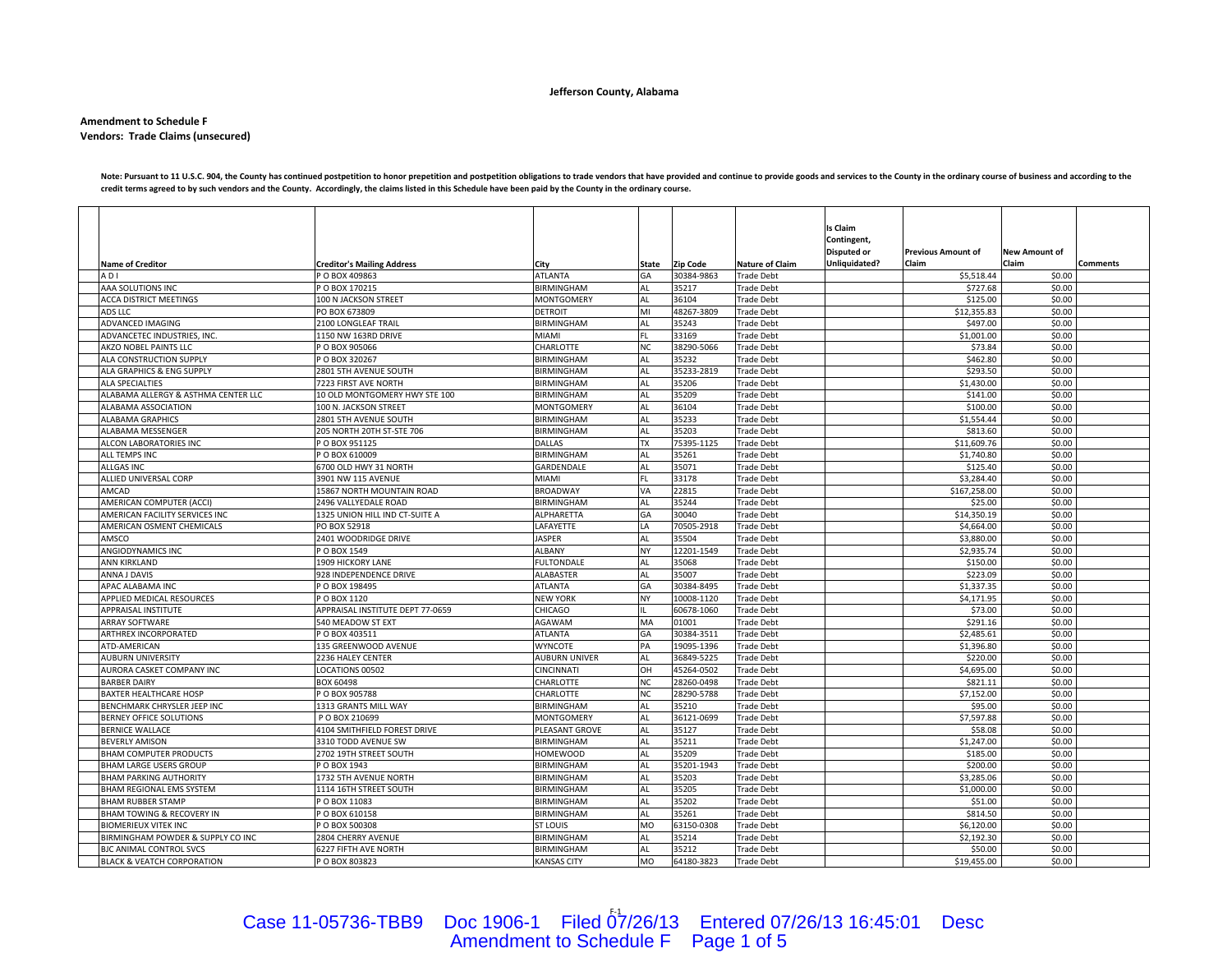|                                                        |                                                |                              |                 |                          |                                        | ls Claim      |                           |                      |          |
|--------------------------------------------------------|------------------------------------------------|------------------------------|-----------------|--------------------------|----------------------------------------|---------------|---------------------------|----------------------|----------|
|                                                        |                                                |                              |                 |                          |                                        | Contingent,   |                           |                      |          |
|                                                        |                                                |                              |                 |                          |                                        | Disputed or   | <b>Previous Amount of</b> | <b>New Amount of</b> |          |
| <b>Name of Creditor</b>                                | <b>Creditor's Mailing Address</b>              | Citv                         | State           | <b>Zip Code</b>          | <b>Nature of Claim</b>                 | Unliquidated? | Claim                     | Claim                | Comments |
| <b>BRACCO DIAGNOSTICS</b>                              | POBOX 532411                                   | CHARLOTTE                    | <b>NC</b>       | 28290-2411               | <b>Trade Debt</b>                      |               | \$2,720.00                | \$0.00               |          |
| <b>BRANNON ELECTRIC MOTOR</b>                          | 3022 SOUTH 6TH AVENUE<br>3796 RELIABLE PARKWAY | BIRMINGHAM                   | <b>AL</b>       | 35233                    | <b>Trade Debt</b>                      |               | \$651.38                  | \$0.00               |          |
| BRENNTAG MID-SOUTH INC<br><b>BRIAN HUFF</b>            | 120 2ND COURT                                  | CHICAGO<br><b>BIRMINGHAM</b> | AL              | 60686-0037<br>35204-4765 | <b>Trade Debt</b><br><b>Trade Debt</b> |               | \$3,584.00<br>\$201.50    | \$0.00<br>\$0.00     |          |
| <b>BUDGET JANITORIAL SUPPLY</b>                        | P O BOX 1846                                   | PELHAM                       | <b>AL</b>       | 35124-5846               | <b>Trade Debt</b>                      |               | \$513.25                  | \$0.00               |          |
| BUSINESS SYSTEMS & CONSULTANTS INC                     | 113 LITTLE VALLEY COURT                        | HOOVER                       | <b>AL</b>       | 35244                    | <b>Trade Debt</b>                      |               | \$222.80                  | \$0.00               |          |
| C R BARD INC                                           | POBOX 75767                                    | CHARLOTTE                    | <b>NC</b>       | 28275                    | <b>Trade Debt</b>                      |               | \$4,515.00                | \$0.00               |          |
| CALLAHAN EYE FOUNDATION                                | 1720 UNIVERSITY BLVD                           | BIRMINGHAM                   | <b>AL</b>       | 35233                    | <b>Trade Debt</b>                      |               | \$2,261.00                | \$0.00               |          |
| <b>CAMILLE THERIAQUE</b>                               | <b>GLEN STREET</b>                             | HOLYOKE                      | MA              | 01040                    | <b>Trade Debt</b>                      |               | \$146.87                  | \$0.00               |          |
| CARE PROFESSIONAL SVCS IN                              | O BOX 223                                      | <b>MOBILE</b>                | AL              | 36601                    | <b>Trade Debt</b>                      |               | \$1,705.64                | \$0.00               |          |
| <b>CAROLYN CLARK</b>                                   | 3900 41ST STREET SW                            | BIRMINGHAM                   | AL              | 35221                    | <b>Trade Debt</b>                      |               | \$215.00                  | \$0.00               |          |
| <b>CCA FINANCIAL LLC</b>                               | O BOX 758760                                   | <b>BALTIMORE</b>             | MD              | 21275-8760               | <b>Trade Debt</b>                      |               | \$3,120.80                | \$0.00               |          |
| CENTER FOR GOVERNMENTAL                                | 2236 HALEY CENTER                              | <b>AUBURN UNIV</b>           | <b>AL</b>       | 36849-5225               | <b>Trade Debt</b>                      |               | \$550.00                  | \$0.00               |          |
| CENTRAL PAPER COMPANY INC                              | P O BOX 12807                                  | BIRMINGHAM                   | AL              | 35202                    | <b>Trade Debt</b>                      |               | \$3,859.94                | \$0.00               |          |
| CINTAS-THE UNIFORM PEOPLE                              | O BOX 630910                                   | CINCINNATI                   | OH              | 45263-0910               | <b>Trade Debt</b>                      |               | \$602.40                  | \$0.00               |          |
| CITICAPITAL                                            | O BOX 7247-6725                                | PHILADELPHIA                 | PA              | 19170-6725               | <b>Trade Debt</b>                      |               | \$9,429.42                | \$0.00               |          |
| CIVCO MEDICAL SOLUTIONS                                | BOX 933598                                     | <b>ATLANTA</b>               | GA              | 31193-3598               | <b>Trade Debt</b>                      |               | \$533.00                  | \$0.00               |          |
| CLINICAL INNOVATIONS, LLC                              | 747 WEST 4170 SOUTH                            | <b>MURRAY</b>                | UT              | 84123                    | <b>Trade Debt</b>                      |               | \$1,139.85                | \$0.00               |          |
| COMMUNITY A DIV OF JASPER<br>CONTINUITY HEALTH CARE IN | P O BOX 231<br>4212 CARMICHAEL ROAD            | <b>JASPER</b><br>MONTGOMERY  | IN<br>AL        | 47547<br>36177-7340      | <b>Trade Debt</b><br><b>Trade Debt</b> |               | \$8,889.30<br>\$4,200.00  | \$0.00<br>\$0.00     |          |
|                                                        | 913 HONEYSUCKLE DRIVE                          | <b>FULTONDALE</b>            | AL              | 35068                    | <b>Trade Debt</b>                      |               |                           | \$0.00               |          |
| <b>CORA BOYKINS</b><br>COVIDIEN                        | PO BOX 120823                                  | DALLAS                       | <b>TX</b>       | 75312-0823               | <b>Trade Debt</b>                      |               | \$28.13<br>\$267.15       | \$0.00               |          |
| <b>CRITICAL CARE TRANSPORT</b>                         | 1516 ARLINGTON BUSINESS                        | BIRMINGHAM                   | AL              | 35233-6976               | <b>Trade Debt</b>                      |               | \$1,066.00                | \$0.00               |          |
| CRYSTAL MOUNTAIN NATURAL                               | PO BOX 5810                                    | HUNTSVILLE                   | <b>AL</b>       | 35814                    | <b>Trade Debt</b>                      |               | \$841.53                  | \$0.00               |          |
| <b>D R HORTON, INC.</b>                                | 3570 GRANDVIEW PARKWAY                         | <b>BIRMINGHAM</b>            | AL              | 35243                    | <b>Trade Debt</b>                      |               | \$22,830.00               | \$0.00               |          |
| DATA INNOVATIONS INC                                   | 120 KIMBALL AVENUE-STE 100                     | SOUTH BURLINGTON             | VT              | 05403                    | <b>Trade Debt</b>                      |               | \$55,022.40               | \$0.00               |          |
| DAVID DENARD                                           | COURTHOUSE                                     | BIRMINGHAM                   | AL              | 35203                    | <b>Trade Debt</b>                      |               | \$34.78                   | \$0.00               |          |
| <b>DAVID NEIGHBORS</b>                                 | <b>5807 DELOR</b>                              | ST LOUIS                     | MO              | 3109                     | <b>Trade Debt</b>                      |               | \$125.00                  | \$0.00               |          |
| DEBORAH WALKER, DNP, CRNP, AOCN                        | 2752 MILNER COURT SOUTH                        | BIRMINGHAM                   | AL              | 35205                    | <b>Trade Debt</b>                      |               | \$2,500.00                | \$0.00               |          |
| DECATUR ANESTHESIOLOGY                                 | O BOX 55962                                    | <b>BIRMINGHAM</b>            | AL              | 35255                    | <b>Trade Debt</b>                      |               | \$180,666.66              | \$0.00               |          |
| <b>DELLA MILLER</b>                                    | 8510 OLD SARDIS ROAD LOT 2                     | <b>MORRIS</b>                | AL              | 35116                    | <b>Trade Debt</b>                      |               | \$170.89                  | \$0.00               |          |
| <b>DENISE P SHELTON</b>                                | COURTHOUSE                                     | BIRMINGHAM                   | AL              | 35203                    | <b>Trade Debt</b>                      |               | \$415.00                  | \$0.00               |          |
| <b>DIAGNOSTICA STAGO INC</b>                           | P O BOX 416347                                 | <b>BOSTON</b>                | MA              | 02241-6347               | <b>Trade Debt</b>                      |               | \$16,180.80               | \$0.00               |          |
| <b>DJO INC</b>                                         | PO BOX 650777                                  | DALLAS                       | TX              | 75265-0777               | <b>Trade Debt</b>                      |               | \$196.10                  | \$0.00               |          |
| <b>DON T SMITH</b>                                     | 1337 14TH STREE <sup>-</sup>                   | PLEASANT GROVE               | AL<br><b>AL</b> | 35127                    | <b>Trade Debt</b>                      |               | \$117.92                  | \$0.00               |          |
| DORIS STEPHENSON<br><b>DOUG TURNER</b>                 | 4017 DRAKE DRIVE<br>5314 PINSON RIDGE          | BIRMINGHAM<br>PINSON         | AL              | 35214<br>35126           | <b>Trade Debt</b><br><b>Trade Debt</b> |               | \$630.38<br>\$1,239.78    | \$0.00<br>\$0.00     |          |
| <b>DR LARRY DOWNS</b>                                  | COURTHOUSE                                     | <b>BIRMINGHAM</b>            | AL              | 35203                    | <b>Trade Debt</b>                      |               | \$175.84                  | \$0.00               |          |
| DUNN CONSTRUCTION ROAD DV                              | PO DRAWER 11967                                | <b>BIRMINGHAM</b>            | AL              | 35202                    | <b>Trade Debt</b>                      |               | \$181.65                  | \$0.00               |          |
| ECG SCANNING & MED SERVICES                            | O BOX 73970                                    | CLEVELAND                    | OH              | 44193                    | <b>Trade Debt</b>                      |               | \$1,280.00                | \$0.00               |          |
| ECOLAB FOOD SAFETY SPECIALTIES                         | 24198 NETWORK PLACE                            | CHICAGO                      |                 | 60673-1241               | <b>Trade Debt</b>                      |               | \$205.07                  | \$0.00               |          |
| <b>ECOLAB INC</b>                                      | PO BOX 905327                                  | CHARLOTTE                    | <b>NC</b>       | 28290-5327               | <b>Trade Debt</b>                      |               | \$6,775.46                | \$0.00               |          |
| ECONOMIC DEV ADM/US DEPT OF                            | ROOM 7217/1401 CONSTITUTION AVE                | WASHINGTON                   | DC              | 20230                    | <b>Trade Debt</b>                      |               | \$607.17                  | \$0.00               |          |
| ELECTION SYSTMS & SFTWARE                              | PO BOX 1807                                    | BIRMINGHAM                   | AL              | 35201                    | <b>Trade Debt</b>                      |               | \$5,570.00                | \$0.00               |          |
| ELECTRONIC COMMUNICATIONS                              | 182 TRAFALGAR SQUARE                           | BIRMINGHAM                   | AL              | 35215                    | <b>Trade Debt</b>                      |               | \$1,800.00                | \$0.00               |          |
| <b>ELIZABETH EARL</b>                                  | <b>42 BATTON ROAD</b>                          | <b>WARRIOR</b>               | <b>AL</b>       | 35180                    | <b>Trade Debt</b>                      |               | \$2,520.11                | \$0.00               |          |
| EMMA HEARD                                             | COURTHOUSE                                     | BIRMINGHAM                   | <b>AL</b>       | 35233                    | <b>Trade Debt</b>                      |               | \$125.55                  | \$0.00               |          |
| <b>ESTATE OF ROBERT SHARRITT</b>                       | 3501 BRAKEFIELD DAIRY ROAD                     | <b>JASPER</b>                | AL              | 35503                    | <b>Trade Debt</b>                      |               | \$315.82                  | \$0.00               |          |
| <b>EVANS MEATS</b>                                     | POBOX 12164                                    | BIRMINGHAM                   | AL              | 35202-2164               | <b>Trade Debt</b>                      |               | \$596.45                  | \$0.00               |          |
| EVERGREEN MEDICAL SERVICES                             | 824 LOCUST STREET-STE 200                      | HENDERSONVILLE               | <b>NC</b>       | 28792                    | <b>Trade Debt</b>                      |               | \$1,030.00                | \$0.00               |          |
| <b>EXPRESS PRINT &amp;</b>                             | 2009 CARRAWAY LANE                             | BIRMINGHAM                   | AL              | 35235                    | <b>Trade Debt</b>                      |               | \$2,494.50                | \$0.00               |          |
| <b>FEDERAL EXPRESS</b><br>FIKES OF ALABAMA INC         | PO BOX 660481<br>PO BOX 360273                 | DALLAS<br><b>BIRMINGHAM</b>  | TX<br>AL        | 75266-0481<br>35236-0273 | <b>Trade Debt</b><br><b>Trade Debt</b> |               | \$148.53<br>\$13.00       | \$0.00<br>\$0.00     |          |
| <b>FIREMASTER</b>                                      | DEPT 1019                                      | DALLAS                       | <b>TX</b>       | 75312-1019               | <b>Trade Debt</b>                      |               | \$415.90                  | \$0.00               |          |
| FIRST CHOICE MEDICAL                                   | O BOX 3608                                     | <b>JACKSON</b>               | <b>MS</b>       | 39207                    | Trade Debt                             |               | \$2,560.90                | \$0.00               |          |
| <b>FISHER SCIENTIFIC LLC</b>                           | PO BOX 404705                                  | <b>ATLANTA</b>               | GA              | 30384-4705               | <b>Trade Debt</b>                      |               | \$1,328.52                | \$0.00               |          |
| <b>FORMFAST INC</b>                                    | 13421 MANCHESTER RD-SUITE 208                  | <b>ST LOUIS</b>              | <b>MO</b>       | 53131                    | <b>Trade Debt</b>                      |               | \$6,341.00                | \$0.00               |          |
| FREEDOM REPORTING INC                                  | 2015 3RD AVENUE NORTH                          | <b>BIRMINGHAM</b>            | <b>AL</b>       | 35203                    | <b>Trade Debt</b>                      |               | \$1,809.00                | \$0.00               |          |
| <b>GARY CRIDER</b>                                     | 159 CRIDER ROAD                                | <b>LOCUST FORK</b>           | AL              | 35097                    | <b>Trade Debt</b>                      |               | \$1,302.02                | \$0.00               |          |
| <b>GAYMAR INDUSTRIES</b>                               | P O BOX 1308                                   | <b>BUFFALO</b>               | <b>NY</b>       | 14240-1308               | <b>Trade Debt</b>                      |               | \$6,603.73                | \$0.00               |          |

# Case 11-05736-TBB9 Doc 1906-1 Filed 07/26/13 Entered 07/26/13 16:45:01 Desc<br>Amendment to Schedule F Page 2 of 5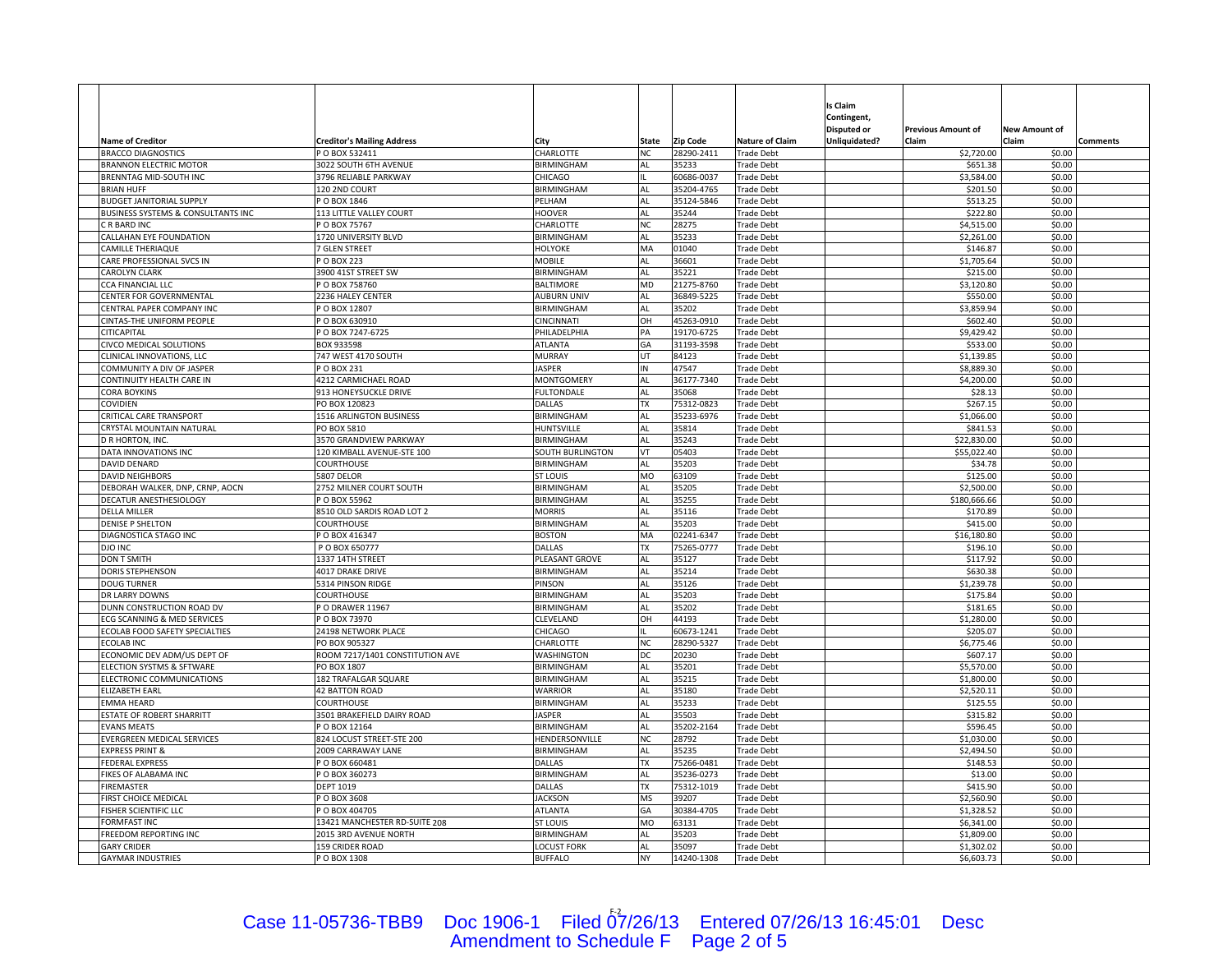|                                                                   |                                                               |                                |           |                     |                                        | Is Claim                   |                           |                      |                 |
|-------------------------------------------------------------------|---------------------------------------------------------------|--------------------------------|-----------|---------------------|----------------------------------------|----------------------------|---------------------------|----------------------|-----------------|
|                                                                   |                                                               |                                |           |                     |                                        | Contingent,<br>Disputed or | <b>Previous Amount of</b> | <b>New Amount of</b> |                 |
| <b>Name of Creditor</b>                                           | <b>Creditor's Mailing Address</b>                             | Citv                           | State     | <b>Zip Code</b>     | <b>Nature of Claim</b>                 | Unliquidated?              | Claim                     | Claim                | <b>Comments</b> |
| <b>GLENNON THREATT ESQ</b>                                        | P O BOX 186                                                   | BIRMINGHAM                     | <b>AL</b> | 35201               | <b>Trade Debt</b>                      |                            | \$1,250.00                | \$0.00               |                 |
| <b>GLOBAL PHARMACEUTICAL</b>                                      | PO BOX 625                                                    | EFFINGHAM                      |           | 62401               | <b>Trade Debt</b>                      |                            | \$4,853.00                | \$0.00               |                 |
| <b>GRANVILLE WHITE</b>                                            | 2846 LUDLOW ROAD                                              | CLEVELAND                      | OH        | 44120               | <b>Trade Debt</b>                      |                            | \$162.15                  | \$0.00               |                 |
| H A H MEDICAL                                                     | 7747 EDGEWATER COURT                                          | LONE TREE                      | CO        | 80124               | <b>Trade Debt</b>                      |                            | \$517.00                  | \$0.00               |                 |
| <b>HERSHEL YATES</b>                                              | 412 CULLMAN ROAD                                              | GARDENDALE                     | <b>AL</b> | 35071               | <b>Trade Debt</b>                      |                            | \$557.30                  | \$0.00               |                 |
| HGH HARDWARE SUPPLY                                               | 3912 2ND AVENUE SOUTH                                         | BIRMINGHAM                     | <b>AL</b> | 35222               | <b>Trade Debt</b>                      |                            | \$72.60                   | \$0.00               |                 |
| HILE CONTROLS OF ALABAMA                                          | 311 APPLEGATE PARK WAY                                        | PELHAM                         | AL        | 35124               | <b>Trade Debt</b>                      |                            | \$1,618.34                | \$0.00               |                 |
| HOLLISTER INC                                                     | 72035 EAGLE WAY                                               | CHICAGO                        |           | 60678-7250          | <b>Trade Debt</b>                      |                            | \$261.45                  | \$0.00               |                 |
| HOSPIRA WORLDWIDE INC                                             | <b>75 REMITTANCE DRIVE</b>                                    | CHICAGO                        |           | 60675-6136          | <b>Trade Debt</b>                      |                            | \$9,370.50                | \$0.00               |                 |
| <b>HYDRA SERVICE</b>                                              | O BOX 365                                                     | <b>WARRIOR</b>                 | AL        | 35180               | <b>Trade Debt</b>                      |                            | \$1,680.00                | \$0.00               |                 |
| INDUSTRIAL FIRE & SAFETY<br>INFILCO DEGREMONT INC                 | PO BOX 10601<br>O BOX 758758                                  | BIRMINGHAM<br><b>BALTIMORE</b> | AL<br>MD  | 35202<br>21275-8758 | <b>Trade Debt</b><br><b>Trade Debt</b> |                            | \$1,437.78<br>\$2,548.00  | \$0.00<br>\$0.00     |                 |
| <b>NFOLAB INC</b>                                                 | PO BOX 1309                                                   | CLARKSDALE                     | <b>MS</b> | 38614               | <b>Trade Debt</b>                      |                            | \$1,873.89                | \$0.00               |                 |
| <b>INGERSOLL RAND</b>                                             | 15768 COLLECTIONS CENTER DRIVE                                | CHICAGO                        |           | 60693               | <b>Trade Debt</b>                      |                            | \$29,205.24               | \$0.00               |                 |
| <b>INTEGRATED MEDICAL SYSTEMS</b>                                 | O BOX 2725                                                    | COLUMBUS                       | OH        | 31902-2725          | <b>Trade Debt</b>                      |                            | \$2,302.00                | \$0.00               |                 |
| <b>INTEGRATED ORBITAL</b>                                         | 12625 HIGH BLUFF DRIVE-SUITE 314                              | SAN DIEGO                      | CA        | 92130-2054          | <b>Trade Debt</b>                      |                            | \$1,935.00                | \$0.00               |                 |
| <b>INTERSTATE BRANDS CORP</b>                                     | O BOX 405542                                                  | <b>ATLANTA</b>                 | GA        | 30384               | <b>Trade Debt</b>                      |                            | \$1,530.92                | \$0.00               |                 |
| <b>RENE J GAINES</b>                                              | 1228 1 ST AVENUE                                              | <b>BESSEMER</b>                | AL        | 35020               | <b>Trade Debt</b>                      |                            | \$396.00                  | \$0.00               |                 |
| <b>RMA LONDON</b>                                                 | 2017 ETOWAH STREET                                            | TARRANT                        | AL        | 35217               | Trade Debt                             |                            | \$373.33                  | \$0.00               |                 |
| <b>RON MOUNTAIN</b>                                               | O BOX 27129                                                   | <b>NEW YORK</b>                | <b>NY</b> | 10087-7129          | <b>Trade Debt</b>                      |                            | \$2,740.39                | \$0.00               |                 |
| J H WRIGHT & ASSOCIATES                                           | 27395 POLLARD ROAD                                            | <b>DAPHNE</b>                  | AL        | 36526               | <b>Trade Debt</b>                      |                            | \$55,667.20               | \$0.00               |                 |
| <b>ACQUELINE TOUNES</b>                                           | PO BOX 590044                                                 | <b>HOMEWOOD</b>                | AL        | 35259               | <b>Trade Debt</b>                      |                            | \$421.80                  | \$0.00               |                 |
| <b>JAMES DUNCAN</b>                                               | 2875 BARRETT COURT                                            | POWDER SPRINGS                 | GA        | 30127               | <b>Trade Debt</b>                      |                            | \$217.45                  | \$0.00               |                 |
| JANET BELL                                                        | 1801 3RD AVE NORTH, COURTHOUSE                                | <b>BESSEMER</b>                | AL        | 35020               | <b>Trade Debt</b>                      |                            | \$704.52                  | \$0.00               |                 |
| <b>JANPAK</b>                                                     | 2515 HWY 78 SUITE 100                                         | <b>MOODY</b>                   | AL        | 35004               | <b>Trade Debt</b>                      |                            | \$8,911.20                | \$0.00               |                 |
| JEFF MCGEE                                                        | COURTHOUSE                                                    | <b>BIRMINGHAM</b>              | AL        | 35204               | <b>Trade Debt</b>                      |                            | \$109.35                  | \$0.00               |                 |
| EFFERSON CLINIC PC                                                | O BOX 55845                                                   | BIRMINGHAM                     | AL        | 35255               | <b>Trade Debt</b>                      |                            | \$1,005.40                | \$0.00               |                 |
| <b>IEFFERSON CO TREASURER</b>                                     | ROOM 300 COURTHOUSE                                           | BIRMINGHAM                     | AL        | 35203               | <b>Trade Debt</b>                      |                            | \$6,827.36                | \$0.00               |                 |
| <b>IEFFERSON COUNTY EMERGENCY</b><br>JEFFERSON STATE COMM COLLEGE | 709 NORTH 19TH STREET<br>2601 CARSON ROAD                     | BIRMINGHAM<br>BIRMINGHAM       | AL<br>AL  | 35203<br>35215      | <b>Trade Debt</b><br><b>Trade Debt</b> |                            | \$2,000.00<br>\$25.00     | \$0.00<br>\$0.00     |                 |
| <b>JERRY WHITEHEAD</b>                                            | <b>5225 LAKEWOOD TRAIL</b>                                    | PINSON                         | AL        | 35126               | <b>Trade Debt</b>                      |                            | \$195.17                  | \$0.00               |                 |
| IIM HOUSE & ASSOCIATES                                            | PO BOX 320129                                                 | <b>BIRMINGHAM</b>              | AL        | 35232               | <b>Trade Debt</b>                      |                            | \$8,890.07                | \$0.00               |                 |
| IOHN S YOUNG JR LLC                                               | 109 KINGDALE AVENUE                                           | CHERRY HILL                    | NJ        | 08003               | Trade Debt                             |                            | \$4,160.40                | \$0.00               |                 |
| <b>OYCE MILLER BRIDGES</b>                                        | 4620 WOODMORE VIEW CIRCLE                                     | CHATTANOOGA                    | TN        | 37411               | <b>Trade Debt</b>                      |                            | \$258.65                  | \$0.00               |                 |
| <b>IUDY SULLIVAN</b>                                              | 5100 BIDDLE CIRCLE                                            | MT. OLIVE                      | AL        | 35117               | <b>Trade Debt</b>                      |                            | \$396.02                  | \$0.00               |                 |
| KAMAN INDUSTRIAL                                                  | O BOX 402847                                                  | <b>ATLANTA</b>                 | GA        | 30384-2847          | <b>Trade Debt</b>                      |                            | \$2,405.49                | \$0.00               |                 |
| KATHLEEN HARTMAN                                                  | 3721 MOUNT ROYAL CIRCLE                                       | <b>MOUNTAIN BROOK</b>          | AL        | 35216               | <b>Trade Debt</b>                      |                            | \$608.75                  | \$0.00               |                 |
| <b>KELLY WATSON</b>                                               | RD & TRANS/RIGHT-OF-WAY                                       | <b>BIRMINGHAM</b>              | AL        | 35203               | <b>Trade Debt</b>                      |                            | \$415.00                  | \$0.00               |                 |
| KENNETH WALKER                                                    | 920 CHARLES COURT                                             | BIRMINGHAM                     | AL        | 35215               | <b>Trade Debt</b>                      |                            | \$160.53                  | \$0.00               |                 |
| KENTRON HEALTHCARE INC                                            | O BOX 120                                                     | SPRINGFIELD                    | ΤN        | 37172               | <b>Trade Debt</b>                      |                            | \$234.00                  | \$0.00               |                 |
| KINETIC CONCEPTS INC                                              | O BOX 203086                                                  | <b>HOUSTON</b>                 | <b>TX</b> | 77216-3086          | <b>Trade Debt</b>                      |                            | \$21,045.67               | \$0.00               |                 |
| KONE INC                                                          | O BOX 429                                                     | MOLINE                         |           | 61266-0429          | <b>Trade Debt</b>                      |                            | \$9,345.41                | \$0.00               |                 |
| ABSCO                                                             | 3782 RELIABLE PKWY                                            | CHICAGO                        |           | 60686-0037          | <b>Trade Debt</b>                      |                            | \$2,875.77                | \$0.00               |                 |
| ANGUAGE LINE SERVICES INC                                         | PO BOX 202564                                                 | DALLAS                         | TX        | 75320-2564          | <b>Trade Debt</b>                      |                            | \$104.23                  | \$0.00               |                 |
| LEHE PLANNING LLC<br>LEICA BIOSYSTEMS RICHMOND INC                | 300 CENTURY PARK SO-STE 216<br>16604 COLLECTIONS CENTER DRIVE | BIRMINGHAM<br>CHICAGO          | AL        | 35226<br>60693      | <b>Trade Debt</b>                      |                            | \$765.00<br>\$2,723.97    | \$0.00<br>\$0.00     |                 |
| LESTER N WRIGHT                                                   | 1855 KENTUCKY AVENUE                                          | BIRMINGHAM                     | AL        | 35216               | <b>Trade Debt</b><br><b>Trade Debt</b> |                            | \$854.50                  | \$0.00               |                 |
| <b>HOIST NORTH AMERICA</b>                                        | <b>5221 PAYSPHERE CIRCLE</b>                                  | CHICAGO                        |           | 60674               | Trade Debt                             |                            | \$3,792.44                | \$0.00               |                 |
| LIFEGAS DIVISION OF                                               | 88222 EXPEDITE WAY                                            | CHICAGO                        |           | 60695-1700          | <b>Trade Debt</b>                      |                            | \$5,206.91                | \$0.00               |                 |
| LIFEGAS LLC                                                       | O BOX 803285                                                  | CHICAGO                        |           | 60680-3285          | <b>Trade Debt</b>                      |                            | \$115.70                  | \$0.00               |                 |
| INDA D JENNINGS                                                   | <b>65 JANE STREET</b>                                         | <b>VINCENT</b>                 | AL        | 35178               | <b>Trade Debt</b>                      |                            | \$117.92                  | \$0.00               |                 |
| LINDA DIANE PEAVY                                                 | <b>COURTHOUSE</b>                                             | <b>BIRMINGHAM</b>              | AL        | 35203               | <b>Trade Debt</b>                      |                            | \$150.00                  | \$0.00               |                 |
| LLOYD GRAY WHITEHEAD & MONROE PC                                  | 2501 TWENTIETH PLACE SO-STE 300                               | <b>BIRMINGHAM</b>              | AL        | 35223               | <b>Trade Debt</b>                      |                            | \$2,561.50                | \$0.00               |                 |
| <b>OLA TAYLOR</b>                                                 | 924 WEST PARK LANE                                            | <b>FULTONDALE</b>              | AL        | 35068               | <b>Trade Debt</b>                      |                            | \$228.43                  | \$0.00               |                 |
| SS DATA SYSTEMS                                                   | 5423 CITY WEST PARKWAY                                        | <b>EDEN PRAIRIE</b>            | MN        | 55344               | Trade Debt                             |                            | \$2,570.00                | \$0.00               |                 |
| LUDECA, INC.                                                      | 1425 NW 88TH AVENUE                                           | DORAL                          | FL.       | 33172               | <b>Trade Debt</b>                      |                            | \$1,661.19                | \$0.00               |                 |
| YNN CAMPISI PC                                                    | 3008 PUMP HOUSE ROAD                                          | <b>BIRMINGHAM</b>              | <b>AL</b> | 35243               | <b>Trade Debt</b>                      |                            | \$600.00                  | \$0.00               |                 |
| YNN T BURNS                                                       | 1140 COUNTY PARK LANE                                         | TALLEDEGA                      | <b>AL</b> | 35160               | <b>Trade Debt</b>                      |                            | \$241.74                  | \$0.00               |                 |
| <b>MARY HORTON</b>                                                | P. O. BOX 121                                                 | <b>NEW CASTLE</b>              | AL        | 35119               | <b>Trade Debt</b>                      |                            | \$780.84                  | \$0.00               |                 |
| MARY T WADDELL                                                    | 759 MAIN STREET-APT M                                         | GARDENDALE                     | AL        | 35071               | <b>Trade Debt</b>                      |                            | \$2,057.82                | \$0.00               |                 |

## Case 11-05736-TBB9 Doc 1906-1 Filed 07/26/13 Entered 07/26/13 16:45:01 Desc<br>Amendment to Schedule F Page 3 of 5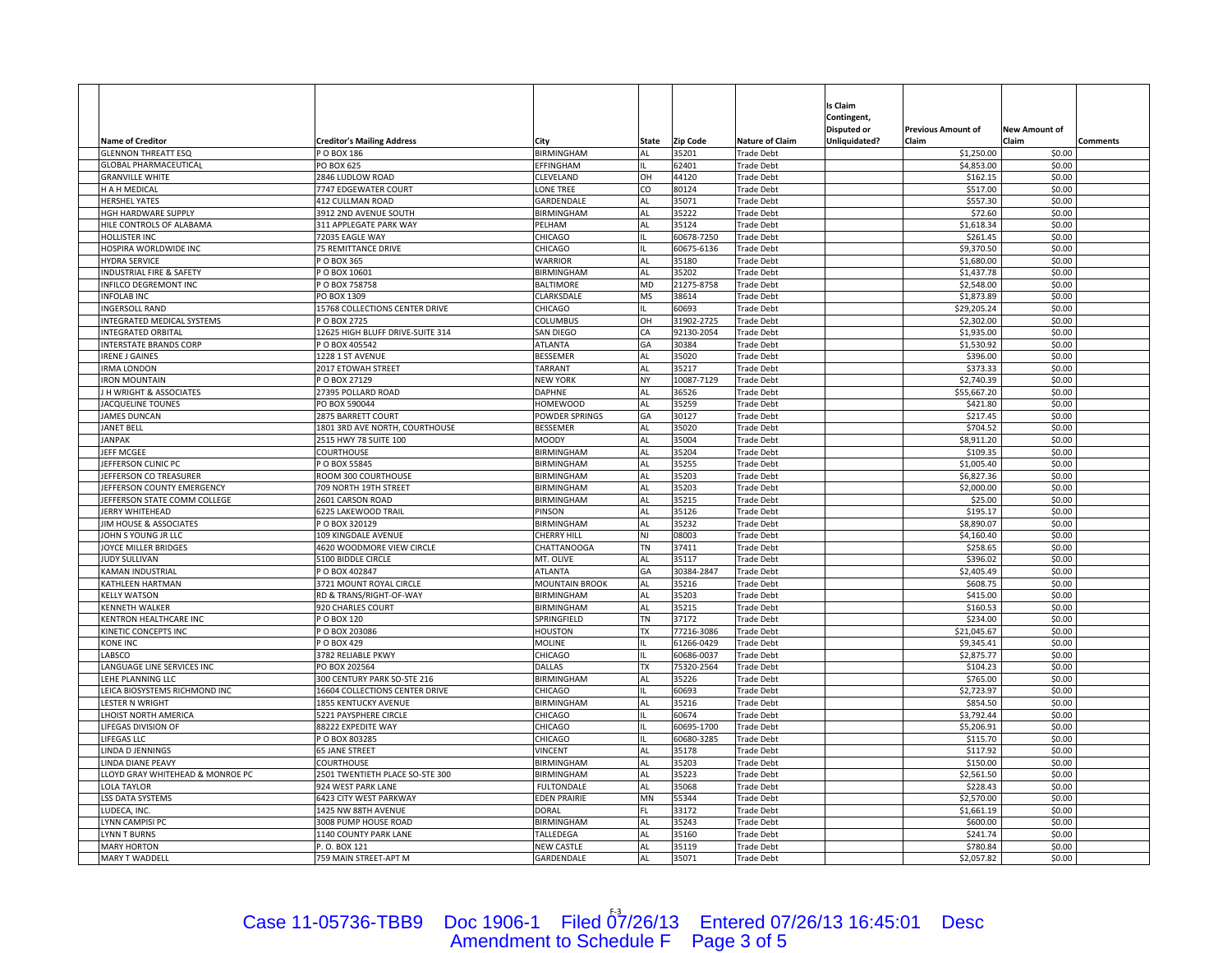|                                                             |                                                                   |                                     |           |                          |                                        | Is Claim<br>Contingent, |                           |                      |          |
|-------------------------------------------------------------|-------------------------------------------------------------------|-------------------------------------|-----------|--------------------------|----------------------------------------|-------------------------|---------------------------|----------------------|----------|
|                                                             |                                                                   |                                     |           |                          |                                        | Disputed or             | <b>Previous Amount of</b> | <b>New Amount of</b> |          |
| <b>Name of Creditor</b>                                     | <b>Creditor's Mailing Address</b>                                 | Citv                                | State     | <b>Zip Code</b>          | <b>Nature of Claim</b>                 | Unliquidated?           | Claim                     | Claim                | Comments |
| MATTHEW T ALPAUGH                                           | STEA300 716 RICHARD ARRINGTON JR BL                               | BIRMINGHAM                          | AL        | 35203                    | <b>Trade Debt</b>                      |                         | \$101.96                  | \$0.00               |          |
| MAXIM HEALTHCARE SVCS INC                                   | 12558 COLLECTIONS CTR DR                                          | CHICAGO                             |           | 60693                    | <b>Trade Debt</b>                      |                         | \$1,949.33                | \$0.00               |          |
| MAYER ELECTRIC                                              | DEPT 1440/P O BOX 2153                                            | BIRMINGHAM                          | AL        | 35287                    | Trade Debt                             |                         | \$826.39                  | \$0.00               |          |
| MCCAIN UNIFORMS                                             | 2130 5TH AVENUE NORTH                                             | BIRMINGHAM                          | AL        | 35203                    | <b>Trade Debt</b>                      |                         | \$76.00                   | \$0.00               |          |
| MCKESSON HEALTH SOLUTIONS                                   | 22423 NETWORK PLACE                                               | CHICAGO                             | <b>NC</b> | 60673-1224<br>28289-0145 | <b>Trade Debt</b>                      |                         | \$1,000.28                | \$0.00<br>\$0.00     |          |
| MCPHERSON OIL PRODUCTS<br>MEADOWOOD INDUSTRY                | PO BOX 890145<br>601 GRAYMONT AVENUE NORTH                        | CHARLOTTE<br>BIRMINGHAM             | AL        | 35203                    | <b>Trade Debt</b><br><b>Trade Debt</b> |                         | \$3,163.60<br>\$720.00    | \$0.00               |          |
| MEDLINE INDUSTRIES                                          | <b>DEPT CH 14400</b>                                              | PALATINE                            |           | 60055-4400               | <b>Trade Debt</b>                      |                         | \$10,336.25               | \$0.00               |          |
| MEEKS ENVIRONMENTAL SVCS LLC                                | 1625 HOLMES DRIVE                                                 | BESSEMER                            | AL        | 35020                    | <b>Trade Debt</b>                      |                         | \$225.00                  | \$0.00               |          |
| <b>MERIDIAN PARTNERS</b>                                    | 1000 STH STREET, SUITE 200                                        | MIAMI BEACH                         | FL        | 33139                    | <b>Trade Debt</b>                      |                         | \$50,841.50               | \$0.00               |          |
| MILLIPORE CORPORATION                                       | 2736 PAYSPHERE CIRCLE                                             | CHICAGO                             |           | 60674                    | <b>Trade Debt</b>                      |                         | \$610.00                  | \$0.00               |          |
| MOLTON ALLEN & WILLIAMS LLC                                 | 1000 URBAN CENTER DRIVE SUITE 400                                 | BIRMINGHAM                          | AL        | 35242                    | Trade Debt                             |                         | \$375.00                  | \$0.00               |          |
| <b>MOORE MEDICAL CORP</b>                                   | PO BOX 99718                                                      | CHICAGO                             |           | 60696                    | <b>Trade Debt</b>                      |                         | \$685.26                  | \$0.00               |          |
| MTS SAFETY PRODUCTS                                         | P O BOX 204                                                       | GOLDEN                              | <b>MS</b> | 38847                    | <b>Trade Debt</b>                      |                         | \$4,940.00                | \$0.00               |          |
| <b>NANCY YOUNG</b>                                          | .O. Box 606                                                       | WARRIOR                             | AL        | 35180                    | <b>Trade Debt</b>                      |                         | \$628.00                  | \$0.00               |          |
| NATIONAL CTR FOR STATE COURTS                               | 300 NEWPORT AVENUE                                                | WILLIAMSBURG                        | VA        | 23185-4147               | <b>Trade Debt</b>                      |                         | \$125.00                  | \$0.00               |          |
| NATL ASSOC OF MEDICAL                                       | 430 PRYOR STREET SW                                               | <b>ATLANTA</b>                      | GA        | 30312                    | Trade Debt                             |                         | \$1,212.00                | \$0.00               |          |
| NEC CORPORATION OF AMERICA                                  | 22529 NETWORK PLACE                                               | CHICAGO                             |           | 60673-1225               | <b>Trade Debt</b>                      |                         | \$2,214.00                | \$0.00               |          |
| NEOPOST LEASING INC                                         | PO BOX 45840                                                      | SAN FRANCISCO                       | CA        | 94145-0840               | <b>Trade Debt</b>                      |                         | \$106.77                  | \$0.00               |          |
| <b>NEXAIR LLC</b>                                           | P O BOX 125                                                       | <b>MEMPHIS</b>                      | TN        | 38101-0125               | <b>Trade Debt</b>                      |                         | \$2,498.01                | \$0.00               |          |
| NOHAB BUSINESS PRODUCTS<br>NORMA CAIN                       | 3489 INDEPENDENCE DRIVE                                           | BIRMINGHAM                          | AL<br>AL  | 35209<br>35180           | <b>Trade Debt</b>                      |                         | \$8,992.12<br>\$671.88    | \$0.00               |          |
| OFFICE DEPOT BUSINESS                                       | 9400 CENTRAL ROAD<br>POBOX 633211                                 | <b>WARRIOR</b><br><b>CINCINNATI</b> | OH        | 45263-3211               | <b>Trade Debt</b><br><b>Trade Debt</b> |                         | \$9,645.45                | \$0.00<br>\$0.00     |          |
| <b>ONYX INC</b>                                             | 1240 POWDER PLANT RD SW                                           | BESSEMER                            | AL        | 35022                    | <b>Trade Debt</b>                      |                         | \$21,327.13               | \$0.00               |          |
| <b>OSSUR NORTH AMERICA</b>                                  | P O BOX 51942                                                     | LOS ANGELES                         | CA        | 90051-6242               | <b>Trade Debt</b>                      |                         | \$171.60                  | \$0.00               |          |
| <b>OWENS &amp; MINOR INC</b>                                | PO BOX 100281                                                     | ATLANTA                             | GA        | 30384-0281               | <b>Trade Debt</b>                      |                         | \$26,699.52               | \$0.00               |          |
| <b>AMELA MAPP</b>                                           | COMMUNITY DEVELOPMENT - WORKEFORCE                                | BIRMINGHAM                          | AL        | 35203                    | Trade Debt                             |                         | \$2,235.04                | \$0.00               |          |
| PAUL REYNOLDS                                               | 586 BELTONA LANE                                                  | <b>WARRIOR</b>                      | AL        | 35180                    | <b>Trade Debt</b>                      |                         | \$303.12                  | \$0.00               |          |
| PAULINE HOOD                                                | 3012 BRAKEFIELD DRIVE                                             | <b>FULTONDALE</b>                   | <b>AL</b> | 35068                    | <b>Trade Debt</b>                      |                         | \$457.43                  | \$0.00               |          |
| PEGASUS EMERGENCY - TROY ALABAMA                            | P.O. BOX 8500-8466                                                | PHILADELPHIA                        | PA        | 19178-8500               | <b>Trade Debt</b>                      |                         | \$500.00                  | \$0.00               |          |
| PENNSYLVANIA CYTOLOGY                                       | 339 OLD HAYMAKER ROAD                                             | MONROEVILLE                         | PA        | 15146                    | <b>Trade Debt</b>                      |                         | \$11,396.55               | \$0.00               |          |
| PEREGRINE CORPORATION                                       | 2070 VALLEYDALE ROAD STE 7                                        | BIRMINGHAM                          | AL        | 35244                    | <b>Trade Debt</b>                      |                         | \$1,214.00                | \$0.00               |          |
| PHILIPS MEDICAL CAPITAL                                     | P O BOX 92449                                                     | CLEVELAND                           | OH        | 44193-0003               | <b>Trade Debt</b>                      |                         | \$2,105.79                | \$0.00               |          |
| <b>OLYDYNE INC</b>                                          | O BOX 404642                                                      | ATLANTA                             | GA        | 30384-4642               | Trade Debt                             |                         | \$57,165.80               | \$0.00               |          |
| PRECISION DYNAMICS CORP                                     | 4193 SOLUTIONS CENTER                                             | CHICAGO                             |           | 60677-4001               | <b>Trade Debt</b>                      |                         | \$3,174.00                | \$0.00               |          |
| PRINT SMART                                                 | 1701 WOODLANDS INDUSTRIAL DRIVE                                   | TRUSSVILLE                          | AL        | 35173                    | <b>Trade Debt</b>                      |                         | \$1,190.77                | \$0.00               |          |
| PRIORITY MEDICAL SOLUTIONS LLC<br>PROMOTIONAL CREATIONS INC | P O BOX 888387<br>1005 MONTGOMERY HIGHWAY                         | ATLANTA<br>BIRMINGHAM               | GA<br>AL  | 30356<br>35216           | Trade Debt<br><b>Trade Debt</b>        |                         | \$1,479.00<br>\$938.75    | \$0.00<br>\$0.00     |          |
| <b>QUALITY PLUS MEDICAL SERV</b>                            | PO BOX 1968                                                       | PELHAM                              | AL        | 35124                    | <b>Trade Debt</b>                      |                         | \$14,359.00               | \$0.00               |          |
| RADIOMETER AMERICA INC                                      | 13217 COLLECTIONS CTR DR                                          | CHICAGO                             |           | 60693                    | <b>Trade Debt</b>                      |                         | \$3,247.29                | \$0.00               |          |
| RED DIAMOND FOOD SERVICE                                    | O BOX 11407                                                       | BIRMINGHAM                          | AL        | 35246-1422               | <b>Trade Debt</b>                      |                         | \$905.47                  | \$0.00               |          |
| REGIONAL BIOMEDICAL LAB                                     | 604 SOUTH 4TH STREET                                              | GADSDEN                             | AL        | 35901                    | <b>Trade Debt</b>                      |                         | \$383.08                  | \$0.00               |          |
| REGIONAL PRODUCE DISTRIBUTORS                               | 624 16TH AVENUE WEST                                              | BIRMINGHAM                          | AL        | 35204                    | <b>Trade Debt</b>                      |                         | \$1,294.55                | \$0.00               |          |
| RICKEY DAVIS JR                                             | 1801 3RD AVE NORTH, ROOM 209                                      | BESSEMER                            | AL        | 35020                    | Trade Debt                             |                         | \$599.63                  | \$0.00               |          |
| ROBERT LEAGUE                                               | 5370 TYLER LOOP ROAD                                              | PINSON                              | AL        | 35126                    | Trade Debt                             |                         | \$395.54                  | \$0.00               |          |
| ROLAND LARKIN                                               | 5213 SHORT LEAF LANE                                              | GARDENDALE                          | AL        | 35071                    | <b>Trade Debt</b>                      |                         | \$7.71                    | \$0.00               |          |
| RONALD NORMAN                                               | 3304 BRISCOE DRIVE                                                | <b>FULTONDALE</b>                   | AL        | 35068                    | <b>Trade Debt</b>                      |                         | \$2,328.75                | \$0.00               |          |
| ROSE HAMMOND                                                | 2040 POTTER ROAD                                                  | BESSEMER                            | AL        | 35022                    | <b>Trade Debt</b>                      |                         | \$10,527.51               | \$0.00               |          |
| RURAL METRO AMBULANCE                                       | 5600 SHIRLEY PARK DRIVE                                           | BESSEMER                            | AL        | 35022                    | <b>Trade Debt</b>                      |                         | \$6,010.16                | \$0.00               |          |
| SAAB TIRE COMPANY                                           | PO BOX 1886                                                       | BIRMINGHAM                          | AL        | 35201                    | <b>Trade Debt</b>                      |                         | \$75.00                   | \$0.00               |          |
| SANDRA LITTLE BROWN<br>SHELIA E LONG                        | SUITE 250 716 RICHARD ARRINGTON, JR<br><b>6240 VICTORY STREET</b> | <b>BIRMINGHAM</b><br>BIRMINGHAM     | AL<br>AL  | 35203<br>35217           | Trade Debt<br><b>Trade Debt</b>        |                         | \$181.32<br>\$44,760.00   | \$0.00<br>\$0.00     |          |
| <b>SHIRLEY TOYER</b>                                        | 5168 GOLDMAR DRIAVE                                               | <b>BIRMINGHAM</b>                   | AL        | 35210                    | <b>Trade Debt</b>                      |                         | \$270.11                  | \$0.00               |          |
| SIEMENS INDUSTRY INC                                        | PO BOX 2134                                                       | CAROL STREAM                        |           | 60132-2134               | <b>Trade Debt</b>                      |                         | \$3,979.30                | \$0.00               |          |
| SIEMENS MEDICAL SOLUTIONS                                   | 3780 MANSELL ROAD                                                 | ALPHARETTA                          | GA        | 30022                    | Trade Debt                             |                         | \$14,006.25               | \$0.00               |          |
| SIEMENS WATER TECHNOLOGIES CORP                             | PO BOX 360766                                                     | PITTSBURGH                          | PA        | 15250-6766               | <b>Trade Debt</b>                      |                         | \$713.00                  | \$0.00               |          |
| <b>SIGNATURE HOMES</b>                                      | 3545 MARKET STREET                                                | <b>HOOVER</b>                       | <b>AL</b> | 35226                    | Trade Debt                             |                         | \$3,130.00                | \$0.00               |          |
| SIMPLEXGRINNELL LP                                          | <b>DEPT CH 10320</b>                                              | PALATINE                            |           | 60055                    | <b>Trade Debt</b>                      |                         | \$1,781.50                | \$0.00               |          |
| SMITH & NEPHEW ORTHOPEDIC                                   | PO BOX 933782                                                     | ATLANTA                             | GA        | 31193-3782               | <b>Trade Debt</b>                      |                         | \$12,853.10               | \$0.00               |          |
| SMITHS MEDICAL ASD INC                                      | P O BOX 7247-7784                                                 | PHILADELPHIA                        | PA        | 19170-7784               | <b>Trade Debt</b>                      |                         | \$2,103.54                | \$0.00               |          |

## Case 11-05736-TBB9 Doc 1906-1 Filed 07/26/13 Entered 07/26/13 16:45:01 Desc<br>Amendment to Schedule F Page 4 of 5